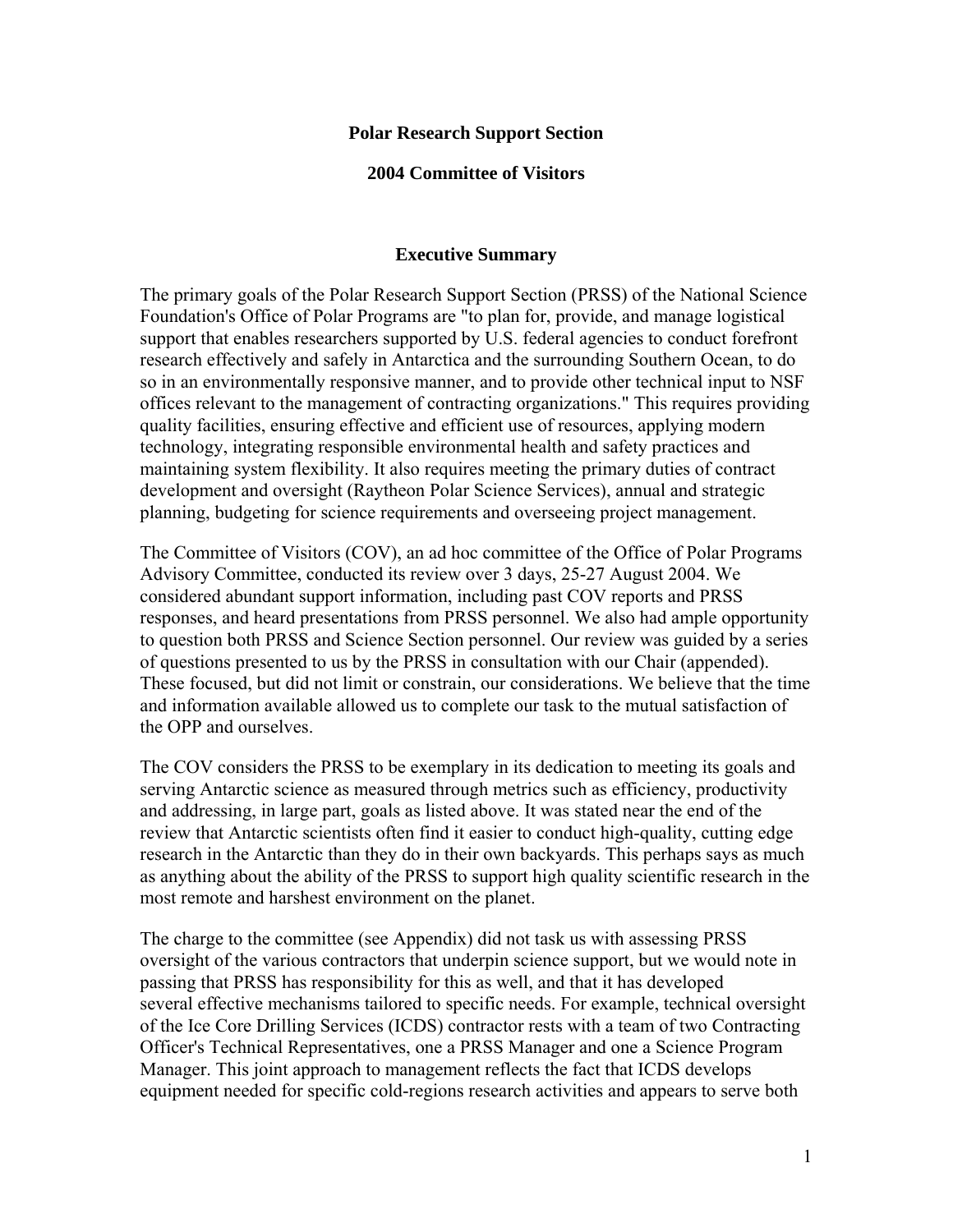PRSS and the science programs effectively. Another type of management oversight of contractors is the South Pole Station Modernization (SPSM). This project dominated activities during the 2001-2003 period covered by our COV report. PRSS oversight is for the contractor, RPSC, rather than jointly with a science team. PRSS has assured that the project is proceeding well within cost and time estimates. The two types of management oversight (ICDS and SPSM) illustrate the complexity of responsibilities and high quality results from PRSS. The Committee did not look in depth at the relationships between PRSS and the support organizations it manages, focusing its efforts instead on how well PRSS achieved its overarching goals as stated above.

As we considered each question in detail, we identified aspects of PRSS performance that could be improved or restructured. These concerns are noted in the following report. Each question is followed by suggested answers or solutions, and concludes with one or more recommendations. In this Executive Summary, we list only those Major Recommendations that we feel are deserving of immediate attention, and we expand on them in more detail in the text. The Major Recommendations are not prioritized and are instead numbered relating to their appearance in the report. While the other recommendations throughout the document are important, we think that these will be more easily addressed, or that they may require consideration before implementation. An Executive Summary of the Major Recommendations was presented and discussed with the PRSS and Director Erb in our concluding session.

An issue that flavored our discussions during all three days concerned PRSS's ability to anticipate new trends in Antarctic science and then to prepare to support them. The concern is not as much with science that is proposed and funded as with the potential for the development of a scientific culture where ideas and innovations (including novel, but risky projects) are not being funded or proposed because potential PIs doubt there will be satisfactory logistic support from OPP. This culture can extend to panelists and reviewers and beyond to scientists external to OPP, ultimately resulting in decreased vision and innovation, which becomes unhealthy for all global science. A related issue is proposals that are declined because of overwhelming or unusual logistic needs. How much science is never pursued because scientists believe the proposal effort is unwarranted in light of the likelihood of rejection based on logistic constraints or because NSF declines support based on logistic cost estimates or logistic conflicts? Answers to these questions are difficult, but are vital to maintaining leadership in Antarctic science. The COV suggests a proactive effort for identifying these types of future support needs. We suggest (Major Recommendation 1) that this question might be addressed by jointly improving communications among scientists, PRSS and Program managers, who together consider emerging issues at the frontiers of Antarctic science, and the support elements needed to address them.

Our review also identified a systemic problem that we state here for emphasis: the continuing, or growing, difficulty of estimating the real logistic costs of supporting science projects that are being proposed, or have been accepted, for funding and are moving into the implementation stage. This issue is manifested by significant discrepancies between the cost estimates based on the Operations Requirements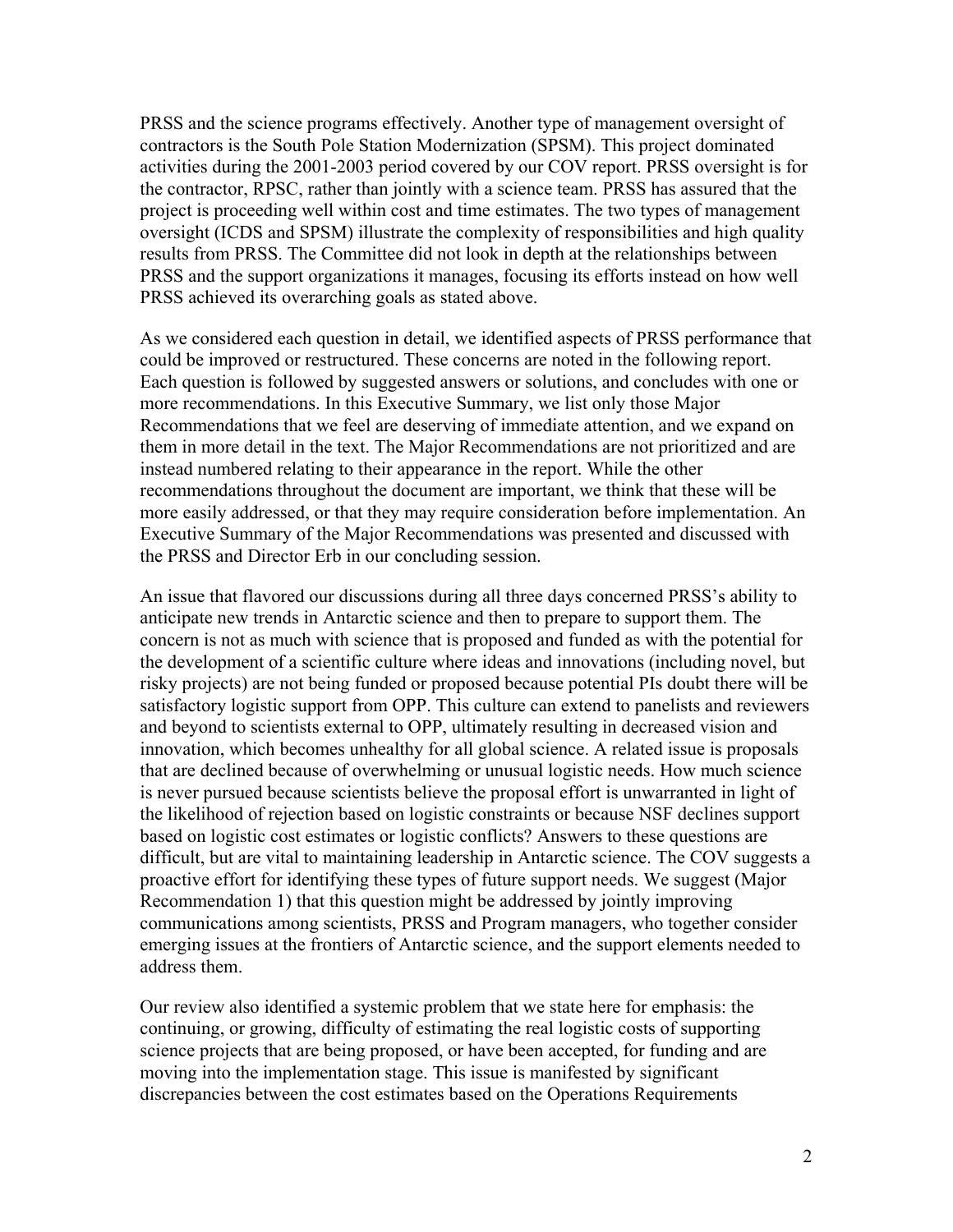Worksheet submitted by the PI and the costs later defined by the Support Information Package (SIP) and was noted by Program managers and acknowledged by PRSS. It was not clear to the COV how much of the problem in estimating and tracking costs through the life cycle of a project was due to Raytheon Polar Services, to funding uncertainties (e.g., fuel costs) or to structural elements of science implementation. This issue requires continuing study (Major Recommendation 3).

The major and most important issue, now and for the future, is the pending crisis in icebreaker operations that are the basis for ocean and land- based science (Major Recommendation 5). We again note for clarification that the numbering of recommendations is aligned with the report structure and is not a prioritized list of recommendations. Major Recommendation 5, if not addressed as highest priority, will have major consequences for the United States Antarctic Program.

## **Major Recommendations**

- *1. Sponsor with the OPP Science section, a community-wide workshop, or series of workshops on Grand Challenges in Antarctic Science. (See detail in text Recommendation 1.1).*
- *2. Work with OPP Science section to identify logistical requirements and constraints in order to optimize USAP participation in the International Polar Year (IPY) and to provide support for collaborative international efforts funded by other nations. (See detail in text Recommendation 1.4*
- **3.** *Provide science program managers with a concrete estimate of funds available for project support, at the time of proposal evaluation*. *(See detail in text Recommendation 2.2).*
- *4. Identify and pursue supplemental funding for IT and IT security infrastructure. (See detail in text Recommendation 2.5).*
- *5. Continue to draw policy-level attention to the pending crisis of polar class icebreaker support to ensure the uninterrupted functioning of the United States Antarctic Program (USAP). (See detail in text Recommendation 3.1).*
- *6. Continue, and expand the Area Users Committees. (See detail in text Recommendation 7.2).*

## *QUESTIONS ADDRESSED BY THE NSF OPP COMMITTEE OF VISITORS*

**1. Have the processes used by PRSS to establish its priorities been effective in capturing the long-term needs and priorities of the Antarctic research community?**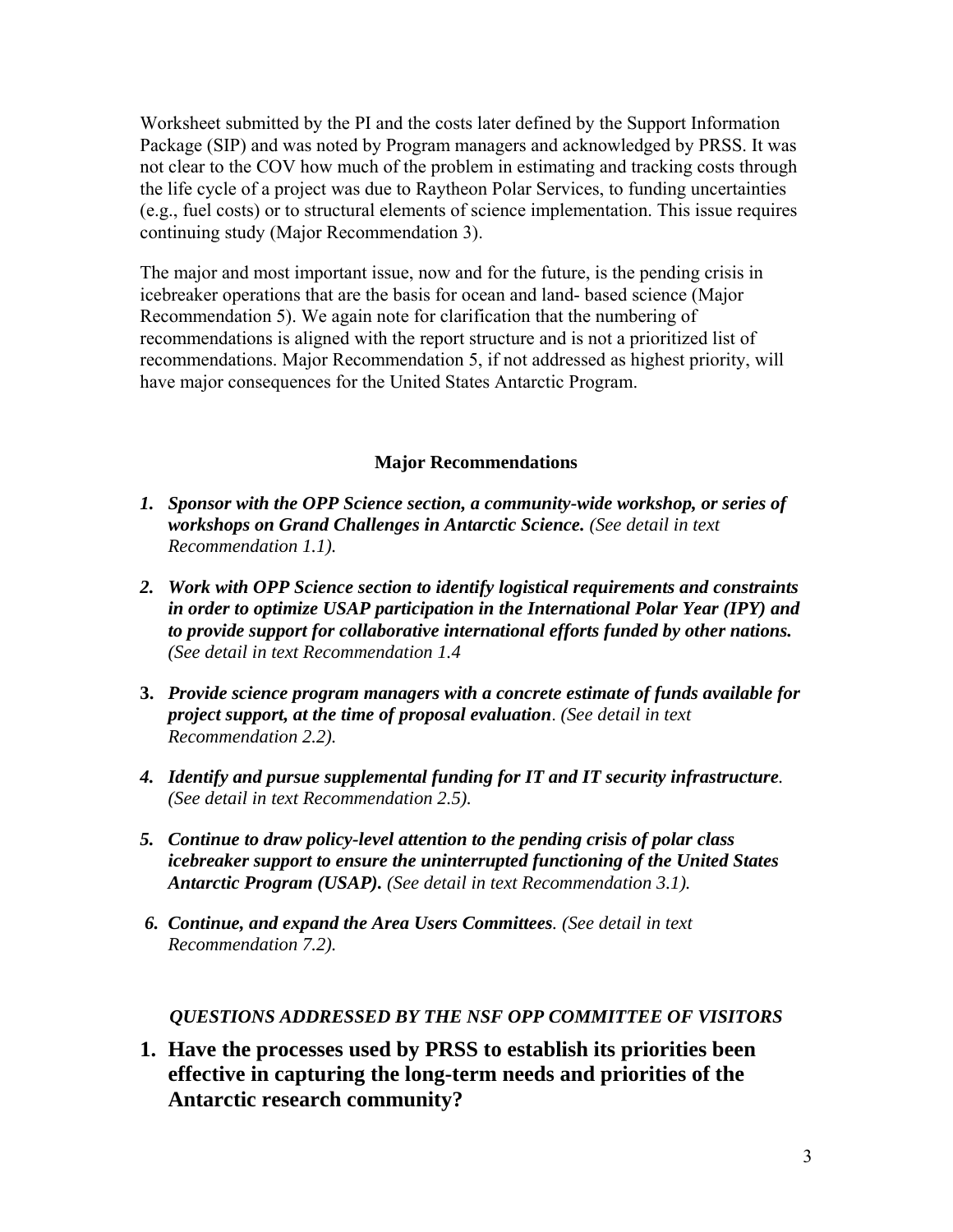The COV regards this question as fundamental in assessing the performance of the PRSS in supporting Antarctic science and thus, we allocated a considerable amount of time for discussion. Another way of stating this question is to ask if PRSS priorities for support and operations capabilities reflect the priorities of the scientific community and if scientific research is limited because of support and operational restrictions. In briefings from the PRSS and subsequent discussions, two separate dimensions to the question became evident. The first concerns the familiar, small-scale basic science traditionally encouraged and supported by the NSF. We find that priorities for such projects are effectively identified, and are well-supported by PRSS. A second, increasingly important class of scientific research includes larger-scale, longer-term, more expensive programs driven by environmental and societal needs (e.g., climate change) or very large programs addressing problems at the frontiers of science (e.g., ICECUBE). These aspects of Antarctic science are discussed in turn below. A final section examines opportunities presented by the International Polar Year.

#### Individual and small group projects (e.g., cruises, LTER etc).

Both the NSF in general and the OPP are still overwhelmingly focused on small-scale projects that arise through the normal proposal process instigated by individual investigators. In this scale of projects we include not just single-PI projects, but also collaborative research, individual oceanographic cruises and multicruise programs (e.g., JGOFS and GLOBEC) and other multidisciplinary programs (e.g., LTER) costing  $\leq$  \$1-10M/year. The existing planning and support structure within the USAP is geared to address this brand of science and does an outstanding job of supporting individual PIs and "small" programs in Antarctica.

The remote location and extreme climate of Antarctica present special challenges and barriers to scientific investigation, especially as advanced technologies ranging from broadband data communications, large-scale computing, and sophisticated analytical instrumentation to genomic, chip-based techniques become increasingly in demand. The PRSS and RPSC have performed heroically in maximizing scientific success and productivity of these programs, while ensuring the health and safety of the investigators and support personnel, as well as protecting the Antarctic environment (see also Questions 4-6). In this, we can conclude that the USAP is indeed science-driven. The USAP remains at the leading edge of international Antarctic science, and as concluded in the 2001 COV review, this indicates that the PRSS must be doing its job.

How are priorities of the scientific community for this kind of science identified and addressed by OPP and PRSS? These priorities are most commonly transmitted to OPP via the individual proposal process. Besides innovative, basic-science proposals from PIs, the OPP also depends on community workshops to generate reports that encourage new programs from specific segments and disciplines in the community (e.g., WAIS Cores, Winter Science in Antarctica, Subglacial Lake research). The large collection of workshop listings and associated reports included on the COV resource CD-ROM attests to the effectiveness of this grassroots mechanism for initiating new science programs within the familiar NSF funding structure. Thus, to the extent that individual PI plans and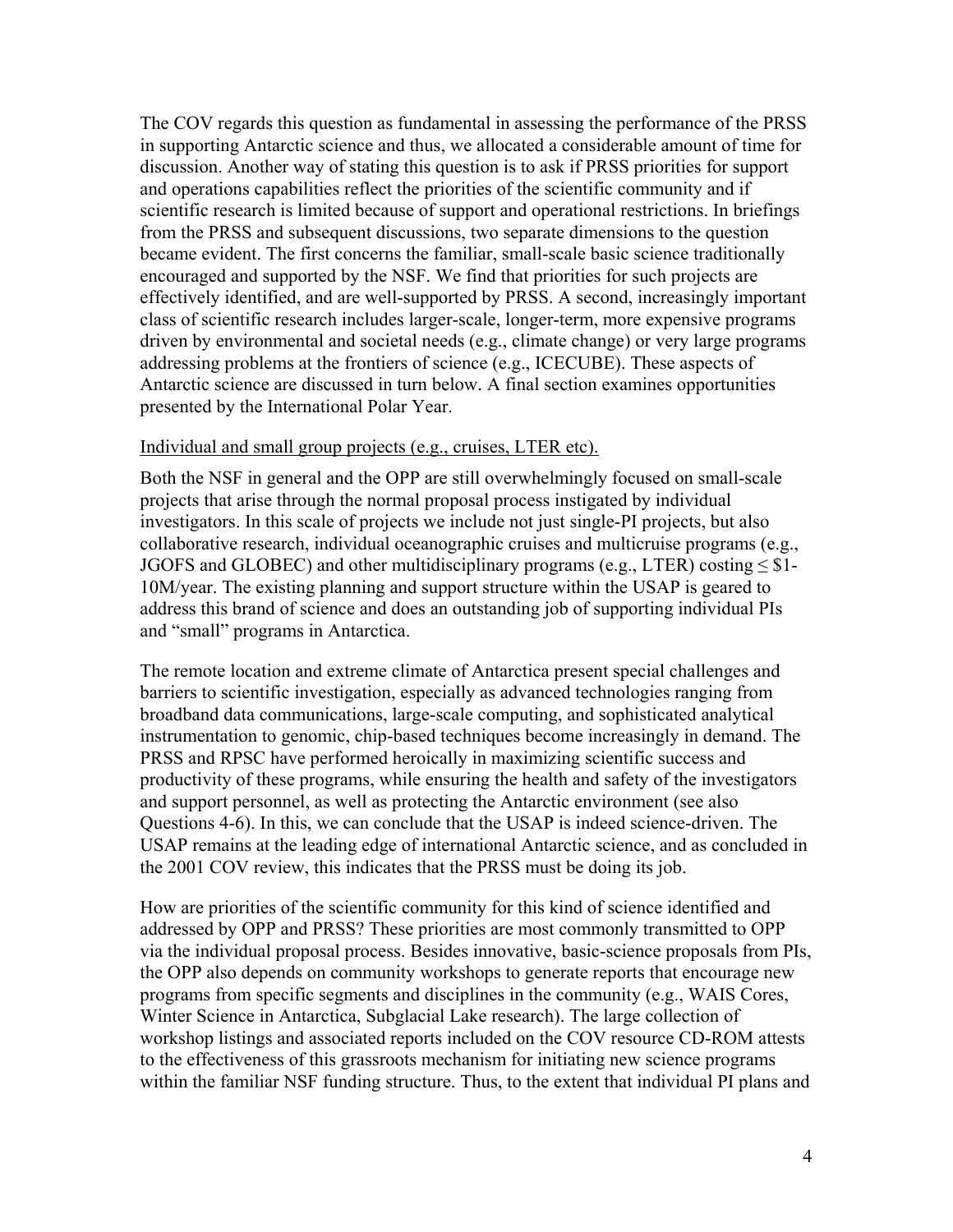workshops reflect the near- and long-term priorities of the community, and to the extent that they result in viable proposals, these interests enter the funding process.

### Identifying cutting edge science and proposals requesting unusual logistic support and ensuring they get proposed and accomplished.

A significant amount of science that PIs want to do may not be proposed, and is never pursued, because of the known or perceived inability of the OPP to support it technically and logistically. In this respect, one could conclude that cutting-edge scientific projects are limited by logistic capabilities; i.e., the USAP is driven by logistics rather than science *per se*. There are several different aspects to this problem. First, it appears that investigators currently active in the Antarctic are well aware of existing limitations and rarely submit proposals requesting support that will be difficult to provide, for fear of having the proposal declined on the basis of logistics. The separation between the Science and Support Sections within the Antarctic Program, limits an important mode of communication between the research community and PRSS. Second, existing limitations may prevent researchers from outside the Antarctic science community who are naïve of these limitations from receiving support, depriving the community of valuable opportunities for scientific infusion and exchange of ideas. Third, even for proposals considered for support, constraints within PRSS or logistic commitments made during the time lag between filing of the Operational Requirements Worksheet and the approval of the Research Science Plan, may result in scaling back or eliminating innovative new science and advanced research components with unusual logistic requirements. The separation of science funding and logistic planning functions in the USAP, the resulting uncertainties in the cost of complex projects, and decisions regarding "supportability" made by PRSS may eliminate more innovative, complex or challenging proposals, in particular those with the tight timelines and uncertainties in the estimation of associated costs at all levels.

Question 1 highlights the long-term needs and priorities of the scientific community. The COV asked if a Long-Range Plan exists for scientific research in the Antarctic. The answer is no. The OPP has not commissioned such advice because it does not want to be in the position of driving the science, preferring instead to encourage "bottom-up" inputs from the community at large. We believe that considering such a plan, particularly with regard to future logistic requirements, would benefit the scientific community and the PRSS. A joint workshop bringing together scientists with the OPP Science and Support sections would enable PRSS to learn about new ideas and Grand Challenges at the cutting edge of Antarctic science before they reach the proposal stage. Additionally, it would allow scientists to learn about existing support capabilities, and describe the challenges to move to the next level of Antarctic science. A good example is the series of Frontiers Workshops sponsored by OCE in the 1990s and the National Research Council's Space Studies Board Decadal Surveys in Solar System Exploration within the planetary sciences community ([www.nap.edu/books/NI000529/html/\)](http://www.nap.edu/books/NI000529/html/).

Better understanding and projections of the actual costs of doing field and lab science in Antarctica remain as a significant barrier to improved planning and implementation. These shortcomings often result in underestimating costs as funded proposals are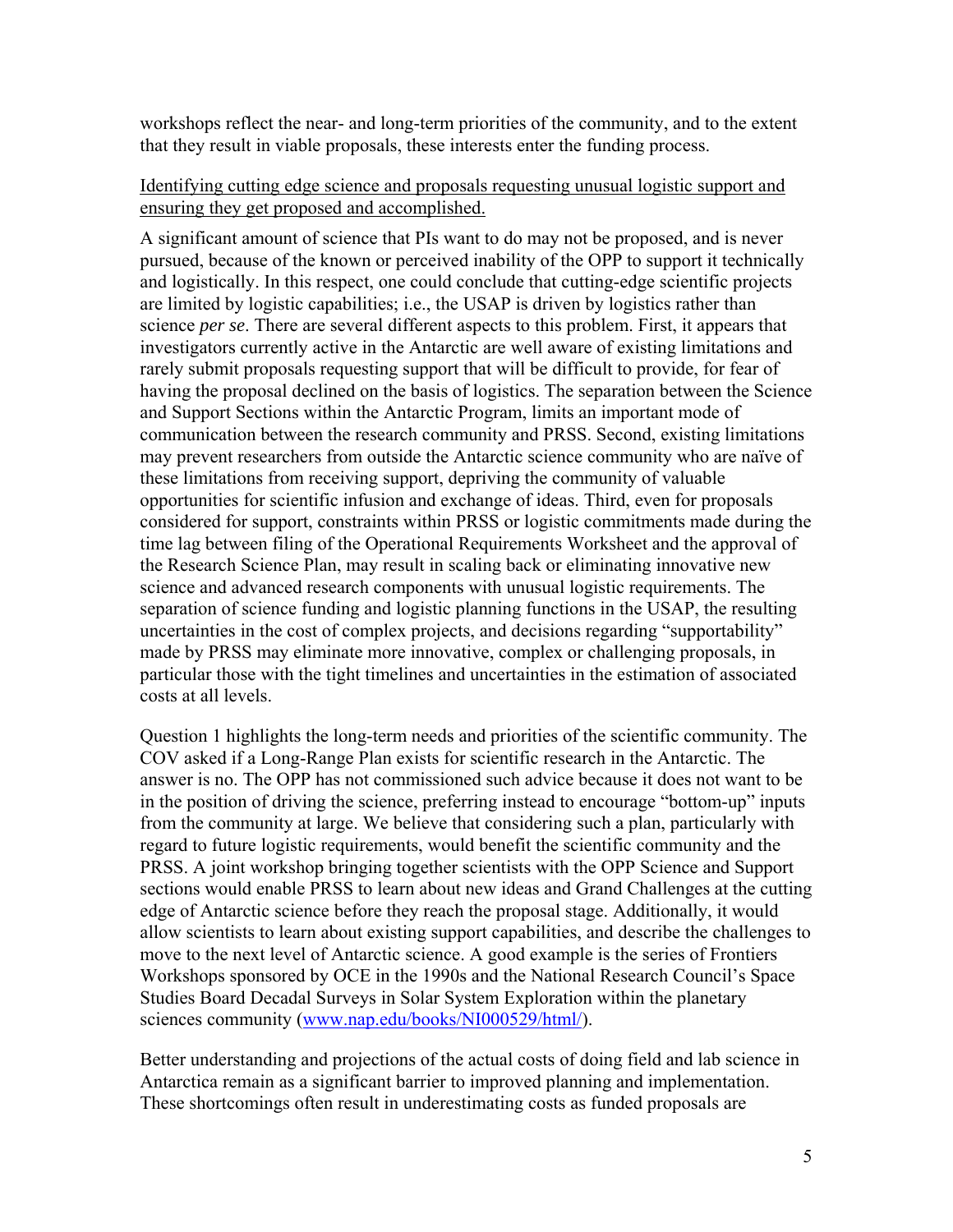translated from the ORW to the SIP stage of implementation. At the proposal evaluation stage, science program managers need a reasonably accurate estimate of support costs to assure that novel, but perhaps expensive, science can be incorporated. In turn, PRSS and RPSC personnel need to be more closely informed about the science being considered and proposed for the future by the community, in order to make better cost projections and to prepare for future logistic needs.

**1.1 RECOMMENDATION:** *Sponsor with the OPP Science section, a community-wide workshop, or series of workshops on Grand Challenges in Antarctic Science. The goals of the workshops are to identify and match emerging areas of inquiry with the support requirements necessary to enable the science. Participants should include those within and beyond the Antarctic community. The process used by PRSS for evaluating, assessing and implementing recommendations from workshops should be clear and available to the community.*

## **1.2 RECOMMENDATION:** *Become more efficient and accurate in providing timely support cost estimates and innovative in enabling more complex projects.*

As part of its strategic planning efforts, OPP and PRSS can enable new breakthroughs in science. To this end, OPP and PRSS need a mechanism to move from reacting to the infrastructure needs specified in current proposals to being more proactive in future support needs. The COV also suggests that PRSS additionally be outward looking in its infrastructure investments, so that it is positioned as part of its long-term strategy to consider opportunities for research at new locations "South of 60°." The COV believes there is a need to provide opportunities for researchers to go to new regions on the continent and ocean, but projects are now constrained to locations for which current logistic support or permanent infrastructure exists. While it is reasonable to place emphasis on the maintenance, modernization and incremental enhancement of existing infrastructure, now is the time to begin consideration of developing new infrastructure at new locations where researchers need to conduct research.

**1.3 RECOMMENDATION:** *Based on input from the Science community, PRSS should take a comprehensive "South of 60°" look at other opportunities for infrastructure development to encourage the submittal of proposals that stretch the bounds set by current support limitations.* 

The International Polar Year (IPY) proposed for 2007-08 commemorates the first IPY of 1882-83 and the 50th anniversary of the 1957-59 International Geophysical Year. A large array of programs and projects has been proposed at the international level, and planning within the USA (under the auspices of the three National Academies) is being advanced. Research in the Census of Marine Life is involved in IPY, and a circum-Antarctic cruise has been planned. While there is no current commitment for significant separate funding for new projects, much can be accomplished by appropriate planning and reallocation of OPP resources. The IPY represents a valuable opportunity to expand public understanding, appreciation and support for Antarctic research, and is a novel jump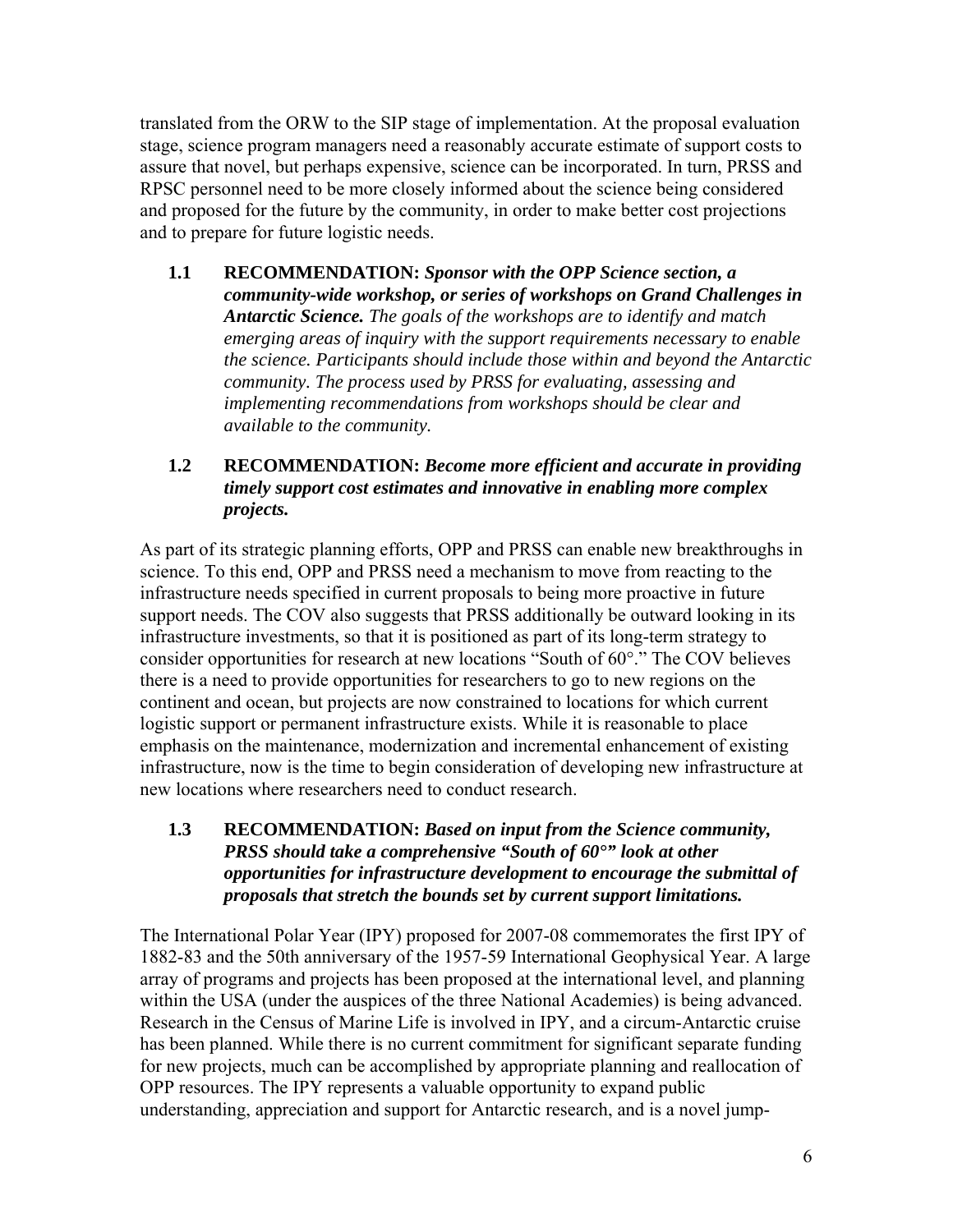starting mechanism for encouraging novel new science through new national and international collaborations.

**1.4 RECOMMENDATION:** *Work with OPP Science section to identify logistical requirements and constraints in order to optimize USAP participation in the International Polar Year (IPY) and to provide support for collaborative international efforts funded by other nations. Schedule ship time and allocate space at the continental base.*

# **2. Has the balance between PRSS funding for support of specific science needs and investment in general infrastructure been appropriate?**

One considerable improvement in managing the PRSS budget during the past three years was the institution of: (a) the decision matrix for initial project prioritization / selection spreadsheet; and (b) Project Selection Scores spreadsheet, noting which PRSS projects have been funded in FY03 and FY04. However, it is unclear to the COV if the balance between PRSS funding for support of specific science needs and investment in general infrastructure has been appropriate. This is partly because the operations budget does not clearly distinguish between funds that are allocated to directly support science projects and those necessarily allocated to operations and maintenance of core facilities. Establishing separate budgets for these activities, even at an informal level, would enable PRSS to track the funds that support science and those that support general operations, ensuring that PRSS is better able to keep an appropriate balance. Additionally, the COV suggests that the direct science support budget be identified and established ahead of time (and made known to the PRSS Research Support Manager early on) to facilitate science planning and funding decisions.

- **2.1 RECOMMENDATION:** *Separate items in the PRSS budget that directly support science versus those that do not. The ratio between these parts of the budget should be documented and justified.*
- **2.2 RECOMMENDATION:** *Provide science program managers with a concrete estimate of funds available for project support, at the time of proposal evaluation. Determine the proportion of the PRSS budget that directly supports science beforehand to assure flexibility for funding innovative science. This requires an accelerated pace of project costing by PRSS and RPSC. The direct science support budget should become part of each budget cycle so that logistics costs can be identified in order to facilitate long-term projects.*

During the three-year period of review there have been increased infrastructure developments. For example, PRSS has developed telemedicine capabilities that led to a clearer understanding of communication bandwidth requirements; the Pegasus runway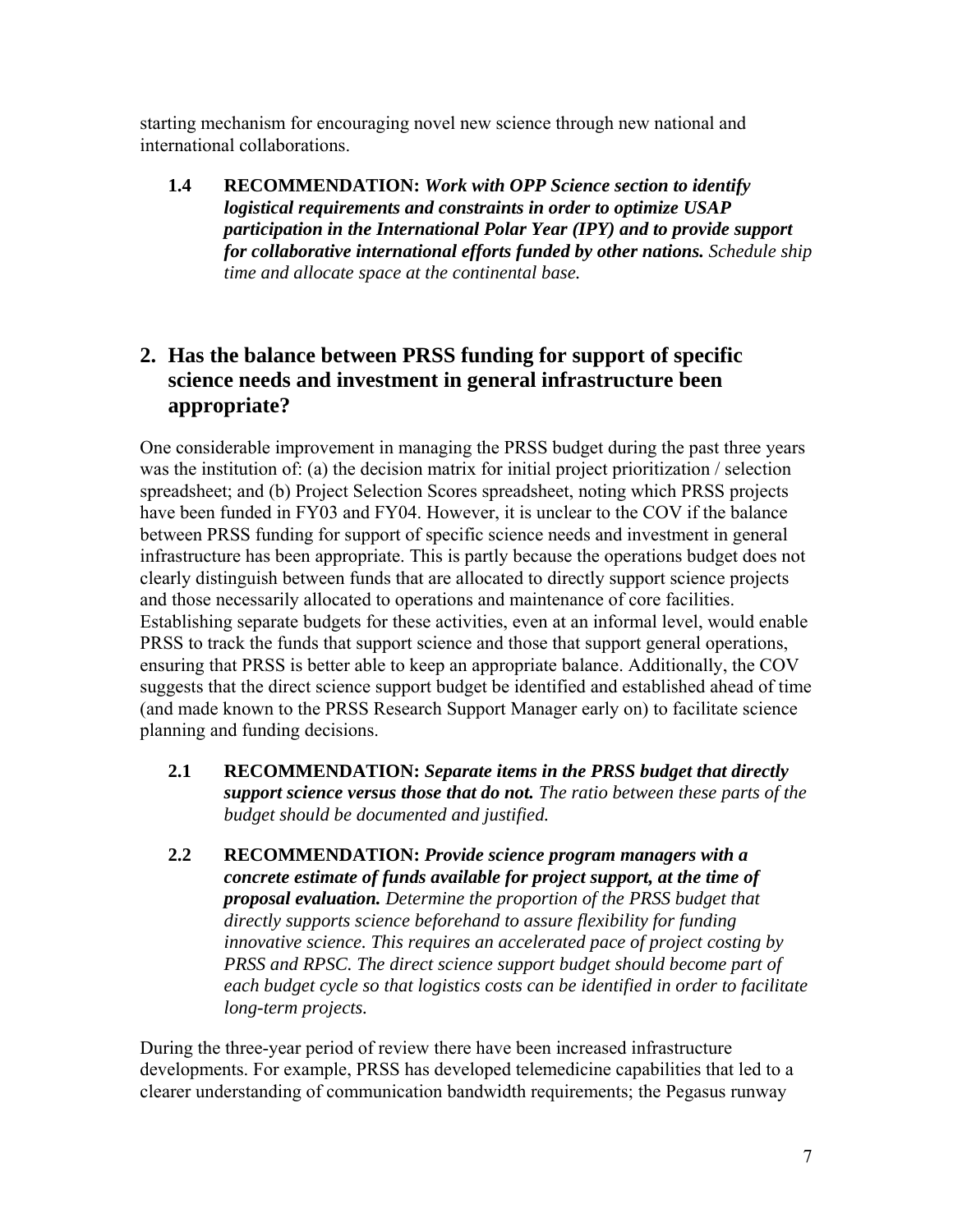was enhanced; the seven LC-130s currently in operation have been refurbished; and PRSS has initiated a mechanized South Pole traverse capability. All of these infrastructure and support initiatives demonstrate that PRSS is being strategic in its efforts to better support quality science in the Antarctic.

A challenge facing OPP PRSS is to invest in IT and business management while balancing and ensuring the quality of science. IT requirements vary among users. The COV suggests conducting a data assessment that would serve as a baseline to inform IT management in support of science. At a time when IT infrastructure has not been growing and expectations are rising, PRSS has identified the need for major systems replacement. This is because the present legacy systems are no longer being maintained adequately and yet these systems are still being used. PRSS must inevitably be prepared to support bandwidth management. Moreover, there is a need to have systems that better support financial management within PRSS. The target expenditure is large, and the effort requires a good bit of BPR (Business Process Reengineering). An ERP (Enterprise Resource Planning) system is also required.

## **2.3 RECOMMENDATION:** *Make multi-year plans for IT acquisition and upgrades, and plan investment accordingly rather than pursuing an incremental "patch and upgrade" approach***.**

During the past three years, PRSS faced formidable challenges, ranging from limited IT funding and lack of technical understanding on the part of client scientists. On May 3, 2003, the NSF South Pole station's network was compromised by a hacker who stole scientific information and attempted to ransom it. On May 12, 2003, the director of OPP issued a memo directing all systems connected to the South Pole station network to identify and correct all known vulnerabilities. Over 100 vulnerabilities were subsequently identified and are being addressed. The May 2003 incident resulted in a demand for "immediate security" and scientists' awareness and acceptance of new and increased security. The NSF and RPSS recently instituted an information security awareness program to ensure that grantees are aware of and able to follow NSF information security policies and best practices. In instituting best practices for security, OPP and PRSS have made significant progress in spite of the aforementioned challenges.

Communication connections and bandwidth vary greatly at the NSF's three Antarctic science stations. Bandwidth management will require increased attention during the coming years. There is an aging IT infrastructure at the McMurdo station; and the network at all three stations as well as that of the science vessels requires overhauling. For example, the Crary Lab network currently suffers from congestion; Palmer station needs network upgrades; and the science vessels lack the same 24/7-communication capability currently available on tourist ships operating in the same regions.

McMurdo Station has a single T1 that is currently managed with time division multiplexing. The IP networking sub-channel is about 968 kb/s, and there is about 334 kb/s locked up for conventional PSTN telephony (compressed speech). This link is oversubscribed for inbound IP and outbound telephony traffic, and PRSS is currently conducting systems studies to determine the best approach to increase bandwidth. Money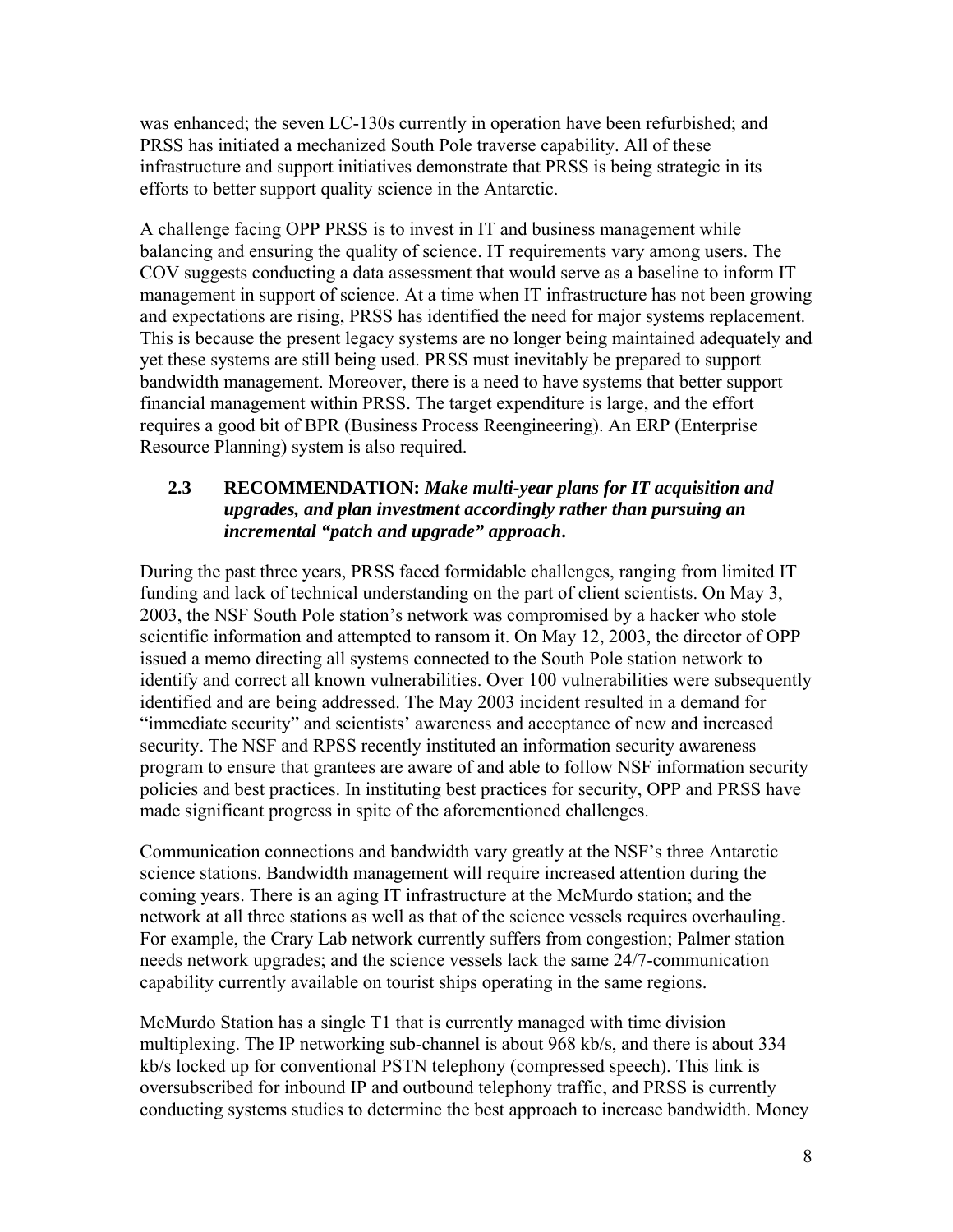and time to work the solutions are the predominant challenges. In short, McMurdo needs more bandwidth and the network needs to be examined and scientists consulted concerning future field opportunities and concomitant IT requirements.

In 2002, PRSS modernized the Palmer station satellite communications with a state-ofthe-market C-Band satellite earth station for commercial fixed satellite service. The link is all IP, and running at 384 kb/s. It provides VoIP phone service, general Internet, and on-demand tele-medical video teleconferencing (the VTC preempts all other bandwidth applications). The earth station is designed to operate up to a T1. When Palmer grows, PRSS will need to buy more satellite bandwidth.

Total coverage at the South Pole station has dropped to 10-11 hours. OPP lost access to the LES-9 satellite that was used to move email at the beginning of the viewing window day. The added time of day coverage that LES-9 provided that did not overlap the next satellite in view (MARISAT-2) is approximately 2 hours.

# **2.4 RECOMMENDATION:** *Invest in upgrading and modernizing the IT infrastructure at each of the three NSF Antarctic Science Stations.*

Identifying and pursuing supplemental funding will aid PRSS in addressing IT infrastructure upgrades and modernization. The balance appears to be acceptable for now, but everything is clearly stressed and a leap in IT demands is anticipated in the coming years. Because money is tight, PRSS is having to micromanage budgets for small projects. For example, IT security is currently tracked as a project on the PRSS Project Prioritization/Selection spreadsheet rather than as a sustaining activity. This is of concern because it suggests that money that could support science is being invested in short-term IT support. PRSS needs more money for IT infrastructure upgrades and modernization, and should develop a convincing strategy documenting the investment and how it affects the quality of science. Finally, pursuing external supplemental funding and leveraging potential partners (e.g. NASA, USAF, NOAA, etc.) will better position PRSS to make bold science support infrastructure investments for the future.

**2.5 RECOMMENDATION:** *Identify and pursue supplemental funding to ensure increased funding for IT and IT security infrastructure. Budget IT funding annually as a sustained operational expense rather than as line item projects.* 

# **3. Once science projects have been recommended for funding, does PRSS plan and implement them effectively so that the research goals are achieved?**

PRSS has shown dedication and full commitment towards achieving the research goals of the United States Antarctic Program. It works from the ORW through to SIP via the POLARICE data portal, with environmental concerns raised and addressed at each step.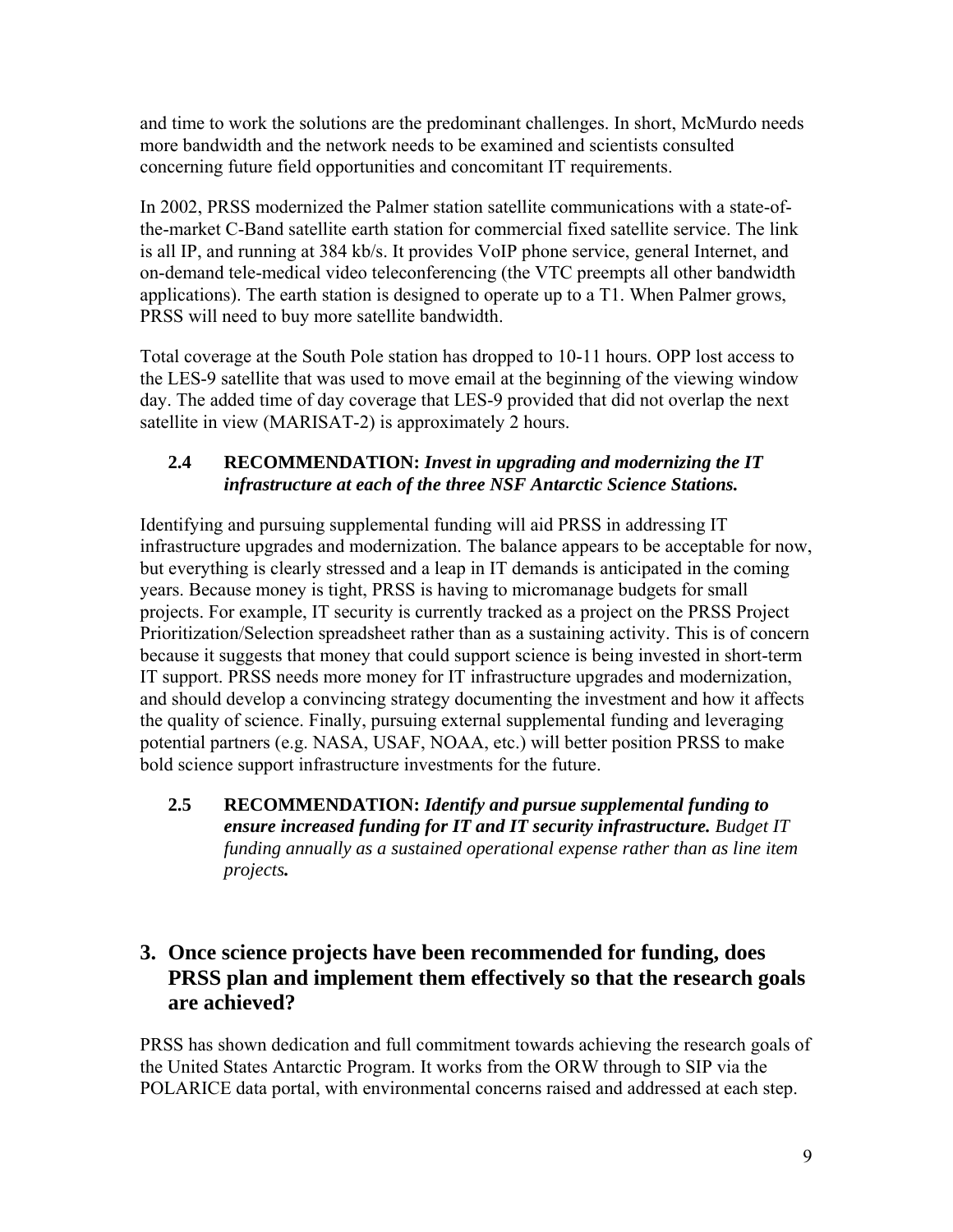The data are checked against the original proposal to ensure that the logistic requirements are accurate and adequately addressed. PRSS also identifies alternate approaches to research support, and then evaluates these in discussion with the program managers and PIs. PRSS recognizes the inherent uncertainties associated with some types of Antarctic research, particularly weather-dependent operations, and has shown necessary flexibility and willingness to help PIs adjust their science activities to these conditions.

Evaluation of logistic services is provided through discussions during the season, out briefs at the end of the field operations, and via direct communications between the PIs and program managers. These comments feed back directly into the annual evaluation of the contractor, but can also lead to immediate adjustments during the field season. The Raytheon planning group offers an important approach towards providing logistics expertise and advice, and a mechanism for effectively planning next season's activities.

Logistic planning requires considerable background knowledge and experience in Antarctic operations. NSF-OPP has a team with an enormous depth of experience in Antarctic science as well as in logistics to aid this process. Due attention should be given to maintaining and developing equivalent (or even enhancing) expertise in the event of key individual retirements or departures. As a result of the above, PRSS and their contractors provide USAP science teams with outstanding support in one of the world's most challenging environments. However, we tender recommendations as outlined below to improve planning and implementation of the science programs.

#### Icebreaker support

Icebreaker operations are critical to U. S. Antarctic research because of the essential logistical support they provide to land-based as well as ocean science activities. The COV has been informed that only one polar class icebreaker is currently available for Antarctic support. Loss of service from this single vessel before the delivery of fuel to McMurdo would trigger a crisis, likely causing an immediate halt to a significant portion of science funded by the USAP.

During the 2001-2003 period the Polar-class icebreakers experienced challenges due to ice conditions and vessel maintenance. The difficult ice conditions have abated but will likely recur and the USCG icebreaker fleet is not prepared to meet them. The ships are within 2-3 years of their design lifetimes and there is no plan for replacing or refurbishing them. Without the ice-breaking capability provided by these ships, McMurdo Station and the new South Pole Station cannot be re-supplied and could not continue to operate at more than a fraction of their current levels. This could also severely impact other international programs.

In addition to the operational concerns and challenges, the NSF is being asked to fund a steeply increasing fraction of the USCG vessel costs, including ship maintenance costs. The COV learned that NSF and the Coast Guard senior leadership are working with the Office of Science and Technology Policy to initiate policy level discussions within the government to address this pending crisis.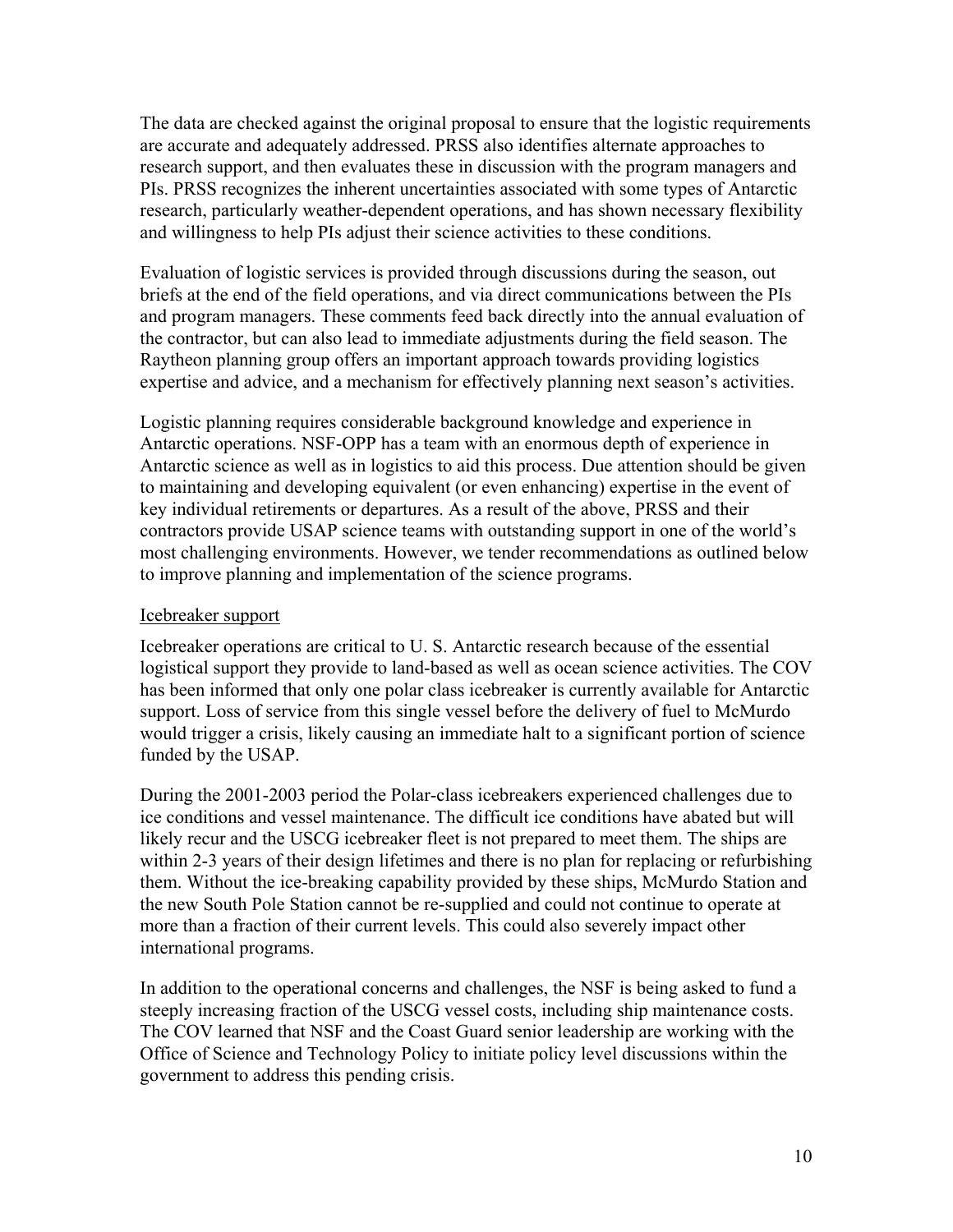**3.1 RECOMMENDATION:** *Continue to draw policy-level attention to the pending crisis of polar class icebreaker support to ensure the uninterrupted functioning of the United States Antarctic Program (USAP). At the same time, all alternatives to mitigate the potential impacts of impaired ability to supply fuel to McMurdo Station should be explored.*

The latter action may include: (1) Extending the fuel storage capacity at McMurdo to last over two full seasons, (2) Developing a strategy to reduce fuel consumption (conservation efforts, alternative energy supply options, etc.) in case resupply may not be possible during a given summer season, and (3) Exploring other supply options, including different offloading locations and strategies. Efforts by PRSS to continually improve ice runway operation extend runway lifetime and develop more efficient transfer of personnel and cargo coming into McMurdo by air may help address the larger-scale supply problems.

**3.2 RECOMMENDATION:** *Explore different options for fuel supply to McMurdo Station. Considering PRSS' potentially limited resources, an adhoc panel consisting of scientists, engineers and other experts may aid in exploring and developing potential solutions.* 

# Project cost estimation

PRSS has been very effective in deploying small experiments at the three stations (McMurdo, Palmer, and South Pole) and field camps. Working with RPSC they have developed a sophisticated system that deals effectively with the requirements of most projects. However, larger projects or those with new or specialized needs can be delayed because they are not sufficiently well understood in terms of support costs and field requirements until well after they have been proposed or even funded.

**3.3 RECOMMENDATION:** *Develop a mechanism that delivers an accurate and timely workup of the full costs of supporting a project, including the logistics and field-support cost. Given the June submission date for proposals, having a 90% estimate of the total cost and support for the project shortly after the proposal is recommended for funding would provide the timely feedback now needed. It is expected that such a comprehensive workup, however, would not be scheduled until after the project had been approved or at least short-listed.* 

# Deep field LC130 air support

LC130 deep field operation capabilities, specifically open field landings, have been reduced in recent years, and this has affected the ability of field parties to achieve their science objectives. There appears to be a need for additional training of air crews, for example in recognition of ice features, snow mechanics and landing on unprepared ice surfaces. A core cadre of highly experienced pilots should be developed and maintained for deep field operations.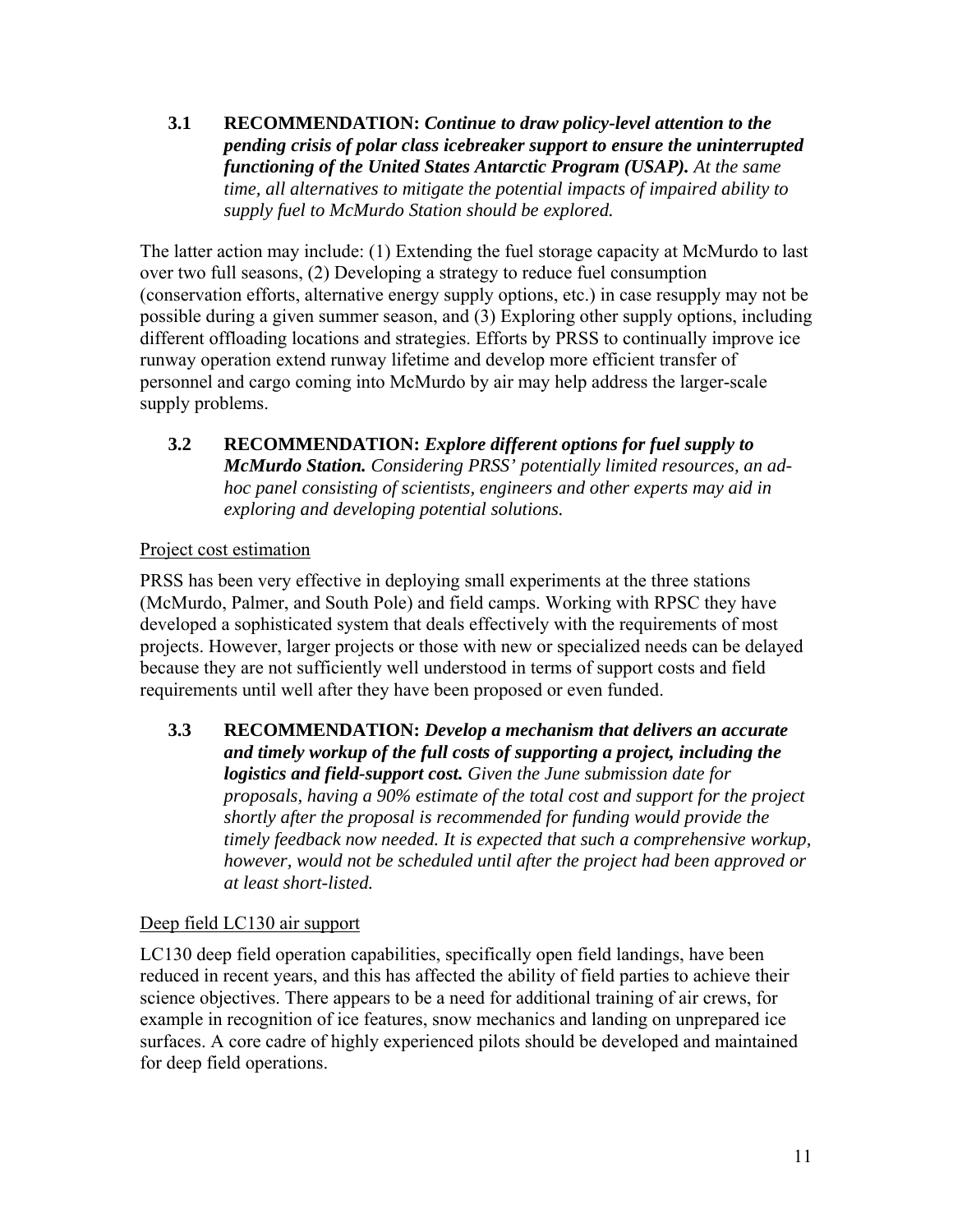**3.4 RECOMMENDATION:** *Consult with the Air National Guard to better define the capabilities of the LC130 for open field landings, including developing a protocol for this type of operation. If it becomes apparent that the Air National Guard is not well- suited to provide open field landing air support, PRSS should explore other options.* 

# Air Support Flexibility

Intracontinental LC-130 flights cannot be scheduled on Sundays, which eliminates a significant fraction (14%) of the limited flying time available in a given field season. This scheduling constraint may simply reflect a longstanding tradition that can be changed, or it may be the result of personnel, maintenance and other operational issues that should be addressed.

## **3.5 RECOMMENDATION:** *Explore whether Sunday flights can occur in cases where weather, aircraft maintenance or other issues have caused delays in the implementation of science programs.*

## POLARICE

The POLARICE data acquisition system has already evolved considerably but requires ongoing major improvement. Researchers find it to be slow, rigid in its data entry requirements, time-consuming and not always compatible with specific requirements; e.g., the itinerary system is not appropriate to ship-based operations, it will not accept spreadsheet entry of consumable lists, etc.

**3.6 RECOMMENDATION***: Implement a major re-evaluation and improve POLARICE, with emphasis on usability.* 

# **4. Does PRSS plan for and implement science support and operations with appropriate regard for environmental issues (or without creating adverse environmental impacts).**

During the past three years, the U. S. Antarctic Program has been a leader in environmental stewardship and implementation of environmental protocols in Antarctica. A pioneering and detailed environmental management plan, the Antarctic Specially Managed Area (ASMA) was designed and implemented for the environmentally sensitive McMurdo Dry Valleys area and will serve as a model for the conservation and protection of other environmentally sensitive regions in Antarctica and elsewhere. The early adoption of an 'Environmental Code of Conduct' formulated at a series of workshops initiated and funded by OPP provided immediate awareness for increased environmental protection for the Dry Valley region. The USAP spearheaded collaborative international activities to promote the long-term environmental health of Antarctica. Detailed "comprehensive environmental evaluations" were prepared for two major projects during the past three years. Grantees presently must document and justify any potential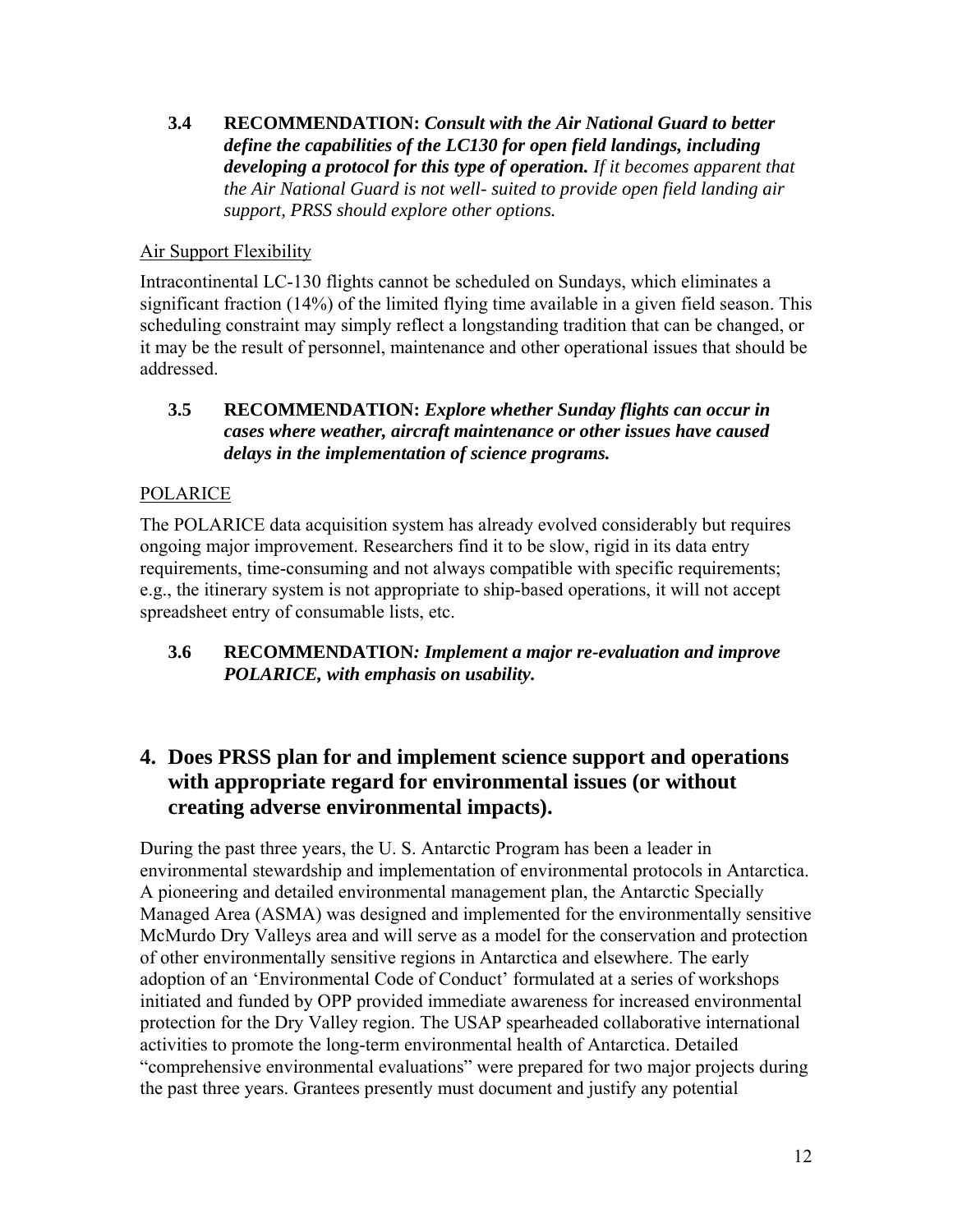environmental impacts produced by their projects and an extensive recycling program exists for the Antarctic stations and field camps. All of these actions have resulted in an overall increase in the level of environmental awareness across the international Antarctic community. NSF currently has the opportunity to influence environmental regulation of tourism activities in Antarctica, and the committee suggests that NSF OPP continue to play an international leadership role in this arena.

The COV notes that the NSF and USAP deserve increased national and international recognition for their exemplary efforts in the area of environmental stewardship, particularly in view of the planned increase in research activities by many nations for IPY in 2007- 2008.

**4.1 RECOMMENDATION:** *Increase publicity for USAP environmental excellence. NSF can increase national and international public visibility of the USAP's Antarctic environmental policies and successes through their Office of Legislative and Public Affairs, perhaps in conjunction with IPY press releases.* 

Despite these successes, there have been a series of environmental problems that have arisen during the past three years. The level of coordinated response to these problems has not always been satisfactory, and the protocol for responding to environmental disasters has been changed to be more flexible and appropriate for the Antarctic environment.

## **4.2 RECOMMENDATION:** *Maintain environmental vigilance and take leadership in improving environmental protocols.*

Despite an impressive environmental policy, the USAP continues to remain heavily reliant on fossil fuel consumption and internal combustion engines, which are associated with fuel spills and exhaust emissions. One mechanism for alleviating at least some of these problems is to place a greater emphasis on alternative/renewable energy sources and energy conservation. Although some progress has been made in this area during the past three years, alternative energy sources are still not widely used at field camps or at stations. Progress has been made towards energy efficient buildings in stations, but many energy inefficient buildings remain, and even some of the energy efficient buildings seem to have energy balance problems.

- **4.3 RECOMMENDATION:** *Improve energy conservation. PRSS should increase efforts to develop and make use of alternative energy sources wherever possible and practical in stations and field camps. A greater focus on energy conservation and use of low emission fuels at stations and in consideration of new vehicle purchases is also recommended.*
- **5. Do established training procedures adequately prepare grantees for work in Antarctica?**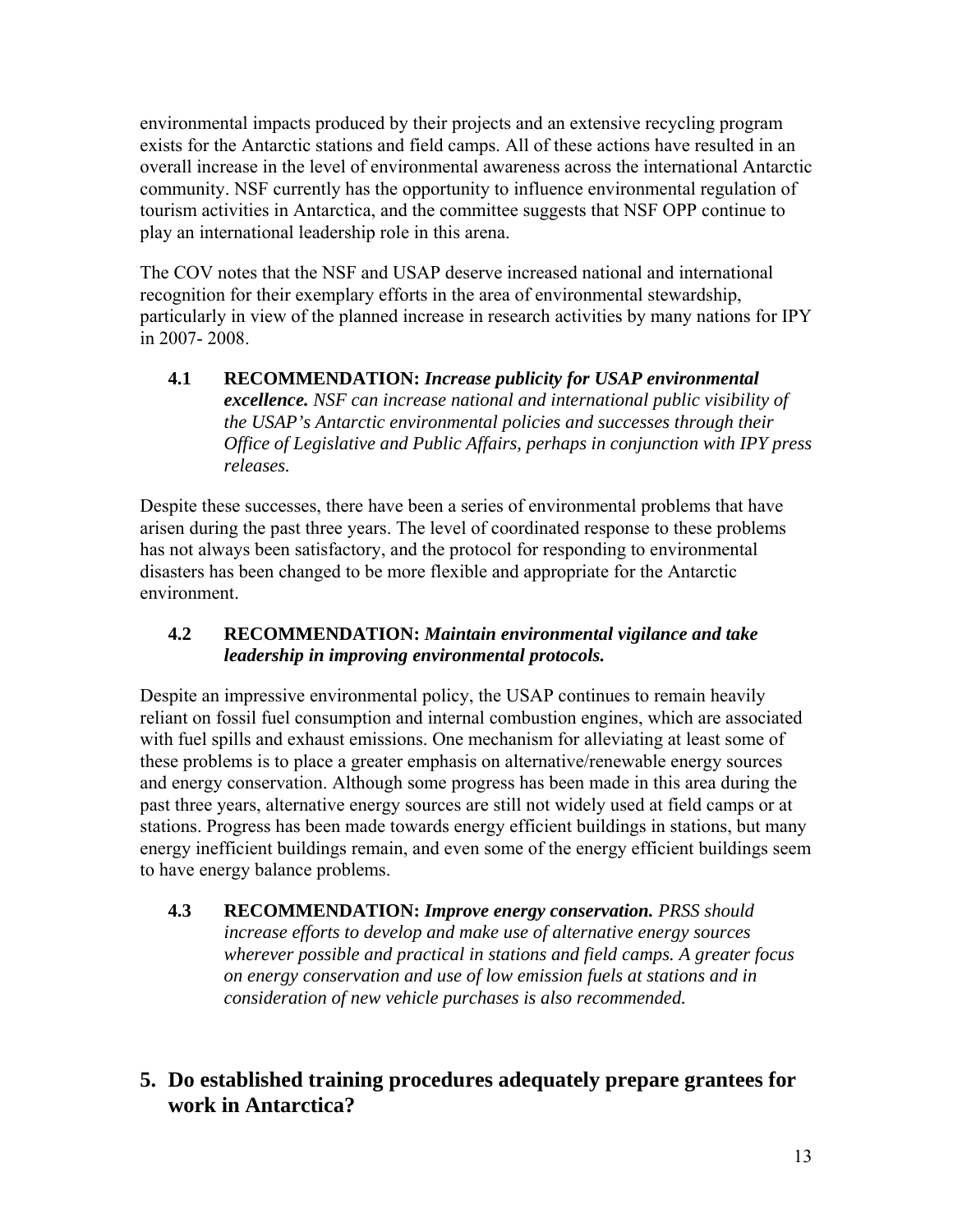During the past three years, the overall quality of training provided to USAP participants has been extensive and of high quality. USAP researchers are well prepared for working in the Antarctic environment and are familiar with field equipment and with the environmental stewardship required for working in the sensitive Antarctic environment. The downside of this extensive training is that scientists are spending a large amount of on-ice time attending training classes. Even a researcher who has been through the basic snowcraft school may spend two full days in training classes, and twice as much time may be required for an inexperienced person.

The COV recognizes that some aspects of training require face-to-face, hands-on instruction, but believes a substantial amount of training could be accomplished using Web-based classroom technology, such as "Blackboard," that would allow researchers to have the option to complete some aspects of training on their own schedules before their arrival at McMurdo. Progress has been made in this area, (such as the in-progress development of the on-line altitude class available on the RPSC website), but currently no training can actually be accomplished prior to deployment.

**5.1 RECOMMENDATION:** *Reduce researcher time spent in on-ice training. The PRSS, in conjunction with RPSC, should determine the aspects of training that can be transferred to a Web-based medium, and implement these changes in a timely manner.* 

# **6. Does PRSS plan for and implement science support with due regard for quality of life issues?**

PRSS efforts to ensure that quality of life issues are adequately addressed in science support have been exemplary over the past several years and appear to be successful in all major relevant areas. Due regard appears to be placed on the importance of such issues at the research stations and aboard the vessels. By aggressively instituting satellite communication at field camps and remote sites, quality of life has been improved at these locations as well.

In regards to health issues and quality of life, measures taken to reduce spreading of viral and bacterial infections ("McMurdo crud") were successful. Annual reviews of procedures and policy by a medical commission also appear to be appropriate, in particular in addressing potential concerns (e.g., risk of meningitis or SARS outbreaks etc.).

The attacks of September 11, 2001 brought to reality what were previously unfathomable threats. An action of note, as part of the post 9-11 assessment of preparedness by PRSS, the DRAFT Comprehensive Emergency Management Plan for McMurdo Station incorporates a paragraph addressing potential threats from terrorism/biological weapons. This example is illustrative of the breadth of planning on the part of PRSS, and the comprehensive nature and overall regard for serious quality of life issues.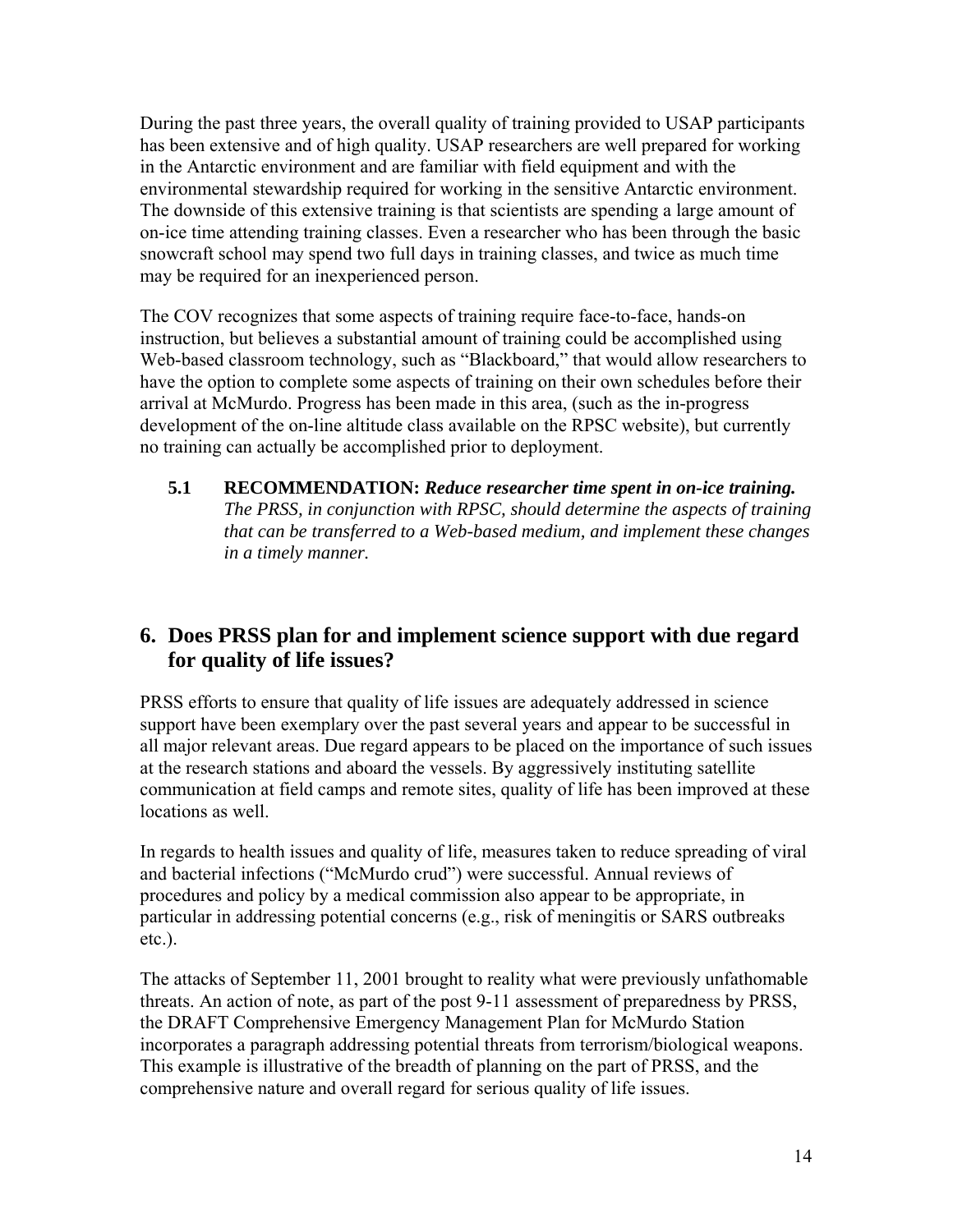One quality-of-life issue that has not yet been adequately addressed is that of the quality of housing. While the COV recognizes that limitations exist with regard to housing options in locations such as McMurdo, with a high transient population and a wide range of personnel and scientists deployed, there still appear to be areas where significant improvement is possible.

## **6.1 RECOMMENDATION:** *Improve quality-of-life aspects in the area of housing, focusing on more amenable conditions in dorms and more flexibility in accommodating room assignment requests.*

# **7. Are the communication links between the science support organizations and grantees effective in raising and addressing outstanding science support, operations, and infrastructure issues?**

The PRSS had a broad range of feedback mechanisms including user committee recommendations, almost 50 workshops, working group recommendations, Science Advisory Boards, project Out briefs, which are tracked and assessed, individual communications and personal interactions with the OPP. With this range of input, there come significant challenges in addressing the needs of multiple disciplines and the diverse needs of individual researchers. PRSS uses these feedback mechanisms to identify and set priorities.

PRSS recognizes that logistical planning by the PIs requires considerable background knowledge and expertise, and the need to help researchers, especially new researchers, formulate their ORWs and SIPs. The New Proposers workshop is a positive step in providing pertinent information to researchers with little background in the complex logistical process required to operate in Antarctica. The ongoing development of the Raytheon planning group is also an important aid for new researchers. However, an added resource that could be introduced into the program for new researchers would be a formalized mentoring program. PRSS could match a new researcher with a willing, experienced researcher who could provide advice for preparing a sensible logistical field plan. This would allow more accurate planning and costing by PRSS.

## **7.1 RECOMMENDATION:** *Establish a new researcher-mentoring program. The PRSS, in conjunction with program managers and RPSC, should initiate a program to match a new researcher with an experienced researcher mentor.*

## Area User Committees

The Area Users' Committees are a very important forum of communication between scientists and support personnel. Beyond out-briefs, they are the only formalized means of information flow between the end users, NSF and RPSC. Recent moves toward making the committee meetings more efficient (less time spent on presentations and more on dialog) are welcomed. Emergence of issues and needs that stretch across and beyond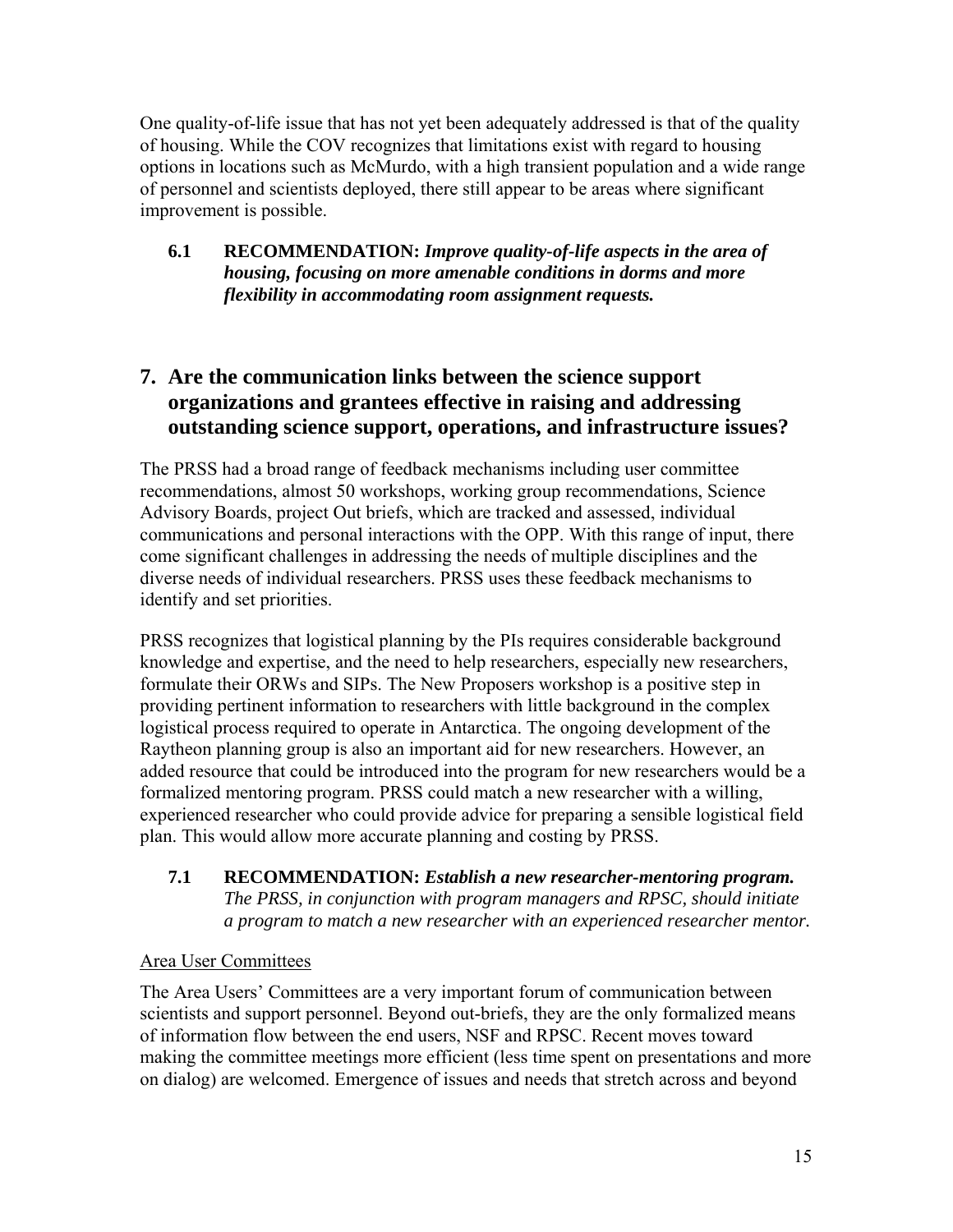the three principal Antarctic bases (e.g., IT security, data communications) indicate that coordination and integration among the three groups is necessary.

The User Committees provide an effective and timely way of getting information and recommendations back to both the NSF and the RPSC. The three standing committees are the Palmer, McMurdo, and South Pole Committees. These committees generally meet once a year either at the NSF or in Denver. Both sites have advantages, and disadvantages. When at the NSF, the committees have direct access to and discussions with the NSF principals; while meeting at Denver provides similar access to the RPSC personnel who will implement the actual policy. By developing the principle theme for any meeting and identifying the NSF and RPSC personnel who need to be involved, the location could also be determined, e.g. NSF or Denver. When meetings are at RPSC then it would be extremely useful to have senior NSF representatives from both science and operations present. If the meeting had a specific important theme, such as IT, it would be useful to have those involved in this subject at NSF at the meeting. It would increase the effectiveness of meetings to have prior discussions or phone-conferences between the various User Committee Chairs and relevant committee experts in order to better coordinate and refine common requests from the various groups. IT issues illustrate the importance of this joint committee action.

Finally, it should be pointed out that User Committee recommendations to RPSC and NSF should provide a careful balance between strategic and tactical views. Recommendations should address long-term strategic issues, but can also provide "crisp" specifics of a tactical nature. And to be effective, the list of specifics should be prioritized.

**7.2 RECOMMENDATION:** *Continue and expand the Area Users Committees. Their importance to the PRSS is reaffirmed with some suggested modifications. Meetings can be made more efficient by distributing Minutes shortly after the meeting, then following up at midyear with a summary of actions taken. Intergroup coordination can be improved by an annual meeting (or video conference) with the three Chairs, PRSS and RPSC representatives.* 

# **8. Have the issues raised by the 2001 COV been adequately addressed?**

PRSS's response to the 2001 COV report addresses the major recommendations of the committee, but does not break them out into the subsections of the COV report. It appears that the responses are largely complete and satisfactory, but the level of detail varies. Also, the responses were written soon after the last COV and not updated prior to this COV to indicate further progress on addressing recommendations. Comparing the detail provided in the recommendations with information provided to this COV (2004) indicates that further action is warranted on some items. Our evaluation of the PRSS's response to the recommendations of the last COV is as follows, keyed to the section numbers in the COV report from 2001.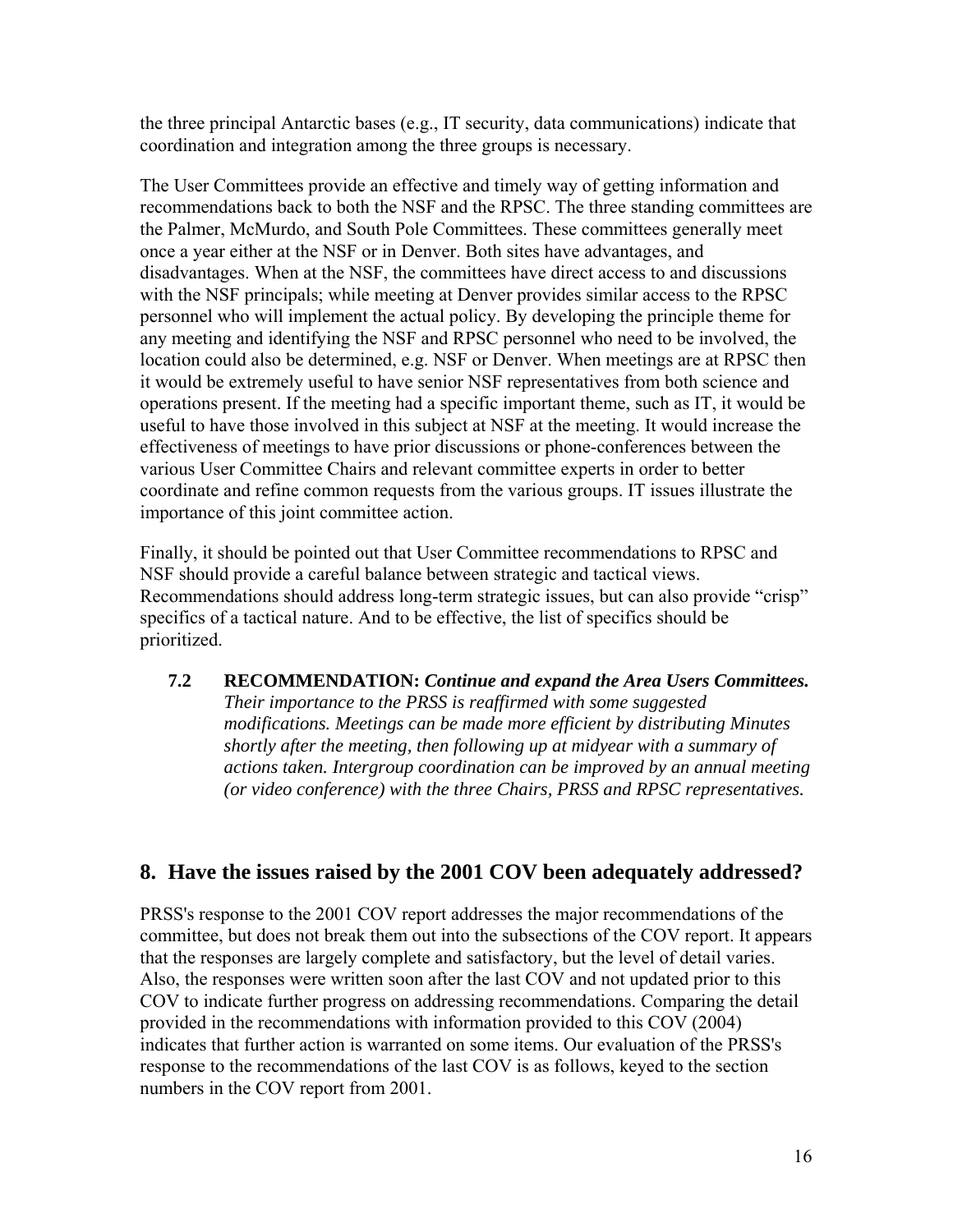Major Recommendation 1. While PRSS has implemented screening processes to cut down on the number of proposals reviewed, the funding stream still seems to bog down at times, especially in proposals that seek support for projects that are not routine. This is primarily manifested as a lag in obtaining a final budget estimate from Raytheon and from high estimates. Specifically:

2.1.1a. It appears that the field logistics planning process could be improved further, especially the steps from SIP to RSP. Making this process more efficient would help USAP by enabling more accurate estimates of funds available to both PRSS and to the Antarctic Science Section in a given FY. This ties to item 2.3.3, and it is unclear whether or not the feedback is being efficiently incorporated into the process.

2.1.1.1. New user workshops have been established and are a success, although review of the 2004 workshop indicated that too much time was spent on explaining FASTLANE, detracting from communication of OPP-specific information.

2.1.1.2. Done.

2.1.1.3. The worksheet that Raytheon has developed for project planning is a very good planning tool and addresses a significant need. It appears that the information from SIPs is being considered in renewals, but in an informal manner. It might be useful (RE: 2.1.1a) to develop a more structured mechanism for this.

Major Recommendation 2. OPP has exceeded expectations in meeting this recommendation and put the USAP at the forefront of efforts in this area. The success of OPP's efforts in this area should be lauded; they are serving as a model and as leaders for the international community of both science agencies and the tourism companies. However, new challenges will arise, such as increasing tourism, so the USAP needs to maintain its efforts in this area.

Major Recommendation 3. Progress has been made in this area as detailed in PRSS's response to the last COV. There are still issues to be addressed, particularly in long range planning (>10 year horizon) and in the impending crisis in icebreaker and possibly air support. These have been addressed in the text above.

Major Recommendation 4. OPP's response to this recommendation has been adequate; we accept the explanation that constraints on this aspect of budgeting are beyond their control and that it is not a critical problem.

Major Recommendation 5. USAP has made progress on this recommendation; however, we encourage USAP to continue to explore alternatives for air support and to develop air support (and other long-range logistics) collaborations with other countries to the mutual benefit of both parties.

Major Recommendation 6. PRSS has met this recommendation. A somewhat more detailed response to the last COV report would help; the terse response given (as discussed in the introduction to this section), does not adequately address some of the